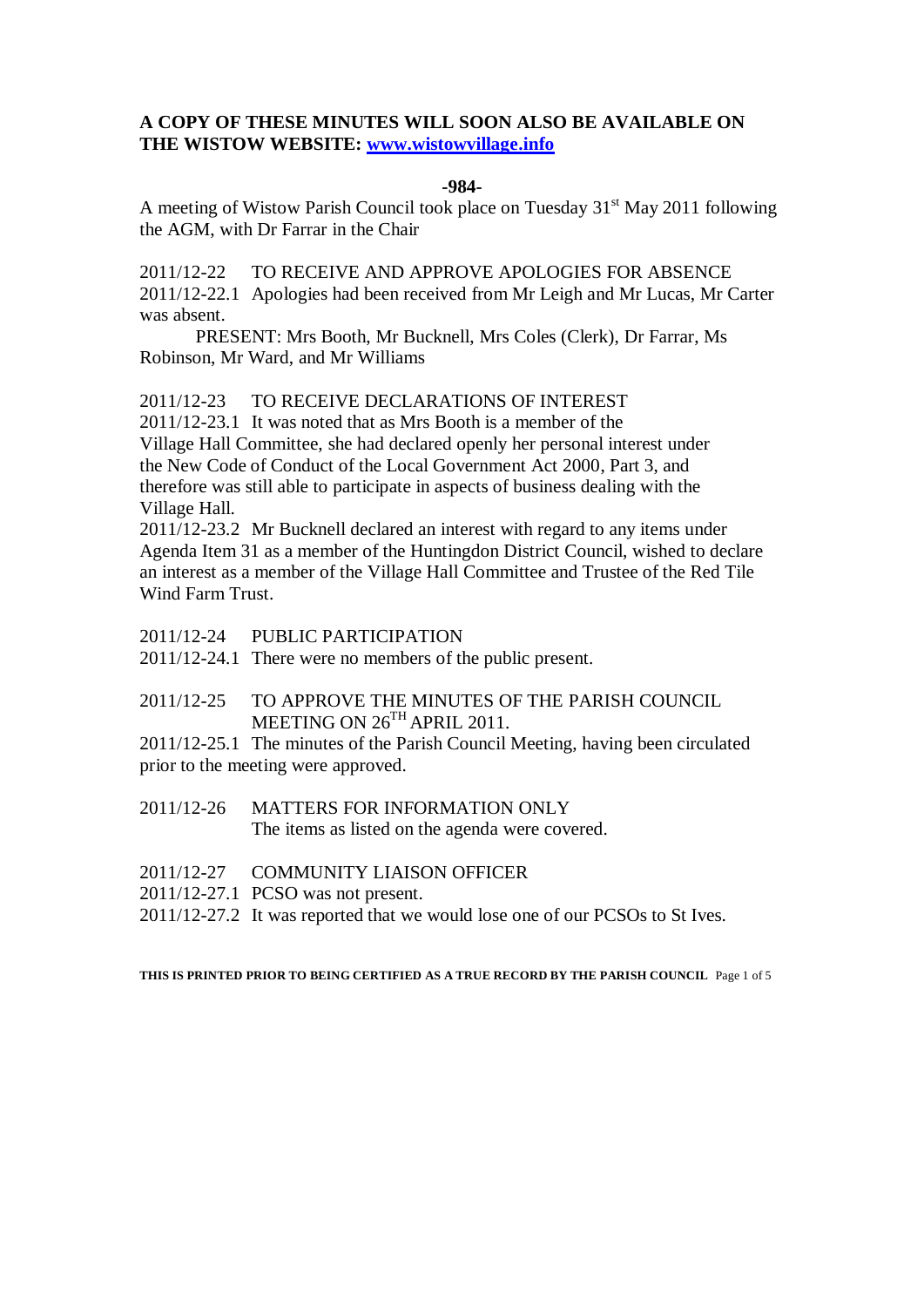## 2011/12-28 TO RECEIVE REPORTS FROM COUNTY AND DISTRICT **COUNCILLORS**

2011/12-28.1 Mr Lucas had emailed the following update on Warboys Library following the public meeting on  $11<sup>th</sup>$  May: The wind was rather taken out of our sails as the officers from the County council essentially said that the link between the library and the Friends of the library was a model of good practice which could be followed elsewhere not just in fund raising but also in practical help.

They took away a clear commitment from the community to keep the library going in as near to the current levels as possible and the willingness of the PC to financially underpin some of the library running costs depending on what control they would have in the way the funds were spent.

The community or its representatives will be further involved in developing a solution throughout the summer with a final recommendation for how it would operate in September.

2011/12-28.2 Mr Bucknell reported that the District Council is clamping down on benefit fraud and that four people had been arrested in connection with fraudulent claims amounting to £52,000. There was now a recommendation that planning disputes be discussed and to that end the new leader of the Council will be involved with discussion on the Upwood plans.

2011/12-28.3 Mr Ward had nothing further to add other than it was a quiet time while the new leadership establishes itself.

## 2011/12-29 FINANCE

a) to approve the financial statement

2011/12-29.1 As this had been circulated to Councillors present

prior to the meeting, and there were no further comments, it was unanimously confirmed a true record.

b) to approve payments of outstanding amounts

2011/12-29.2 The payments listed were formally approved and the cheques duly signed, with the exception of the Clerk's salary which was approved for payment later

Mrs P Coles May Salary  $£260.96$ 

Digley Associates, Safety inspection  $\pm$  42.00

c) to review cash flow and resolve anticipated issues

The following credits had been received £128.11 recycling, £133.81 VAT refund, £451.74 contribution from County for grass cutting.

d) The first payroll payment is due by  $13<sup>th</sup>$  June for payment of the Clerk's April and May salary, plus the payment to Douglas Tonks of £16.20. A cheque for £488.32 to cover this was agreed.

## 2011/12-30 CORRESPONDENCE

2011/12-30.1 In response to the letter from the PCC requesting funds for the repair of the Clock, *the Clerk was instructed to write to request further details, including quotes for the work and drawings so that the Parish Council could make an informed decision.*

**THIS IS PRINTED PRIOR TO BEING CERTIFIED AS A TRUE RECORD BY THE PARISH COUNCIL** Page 2 of 5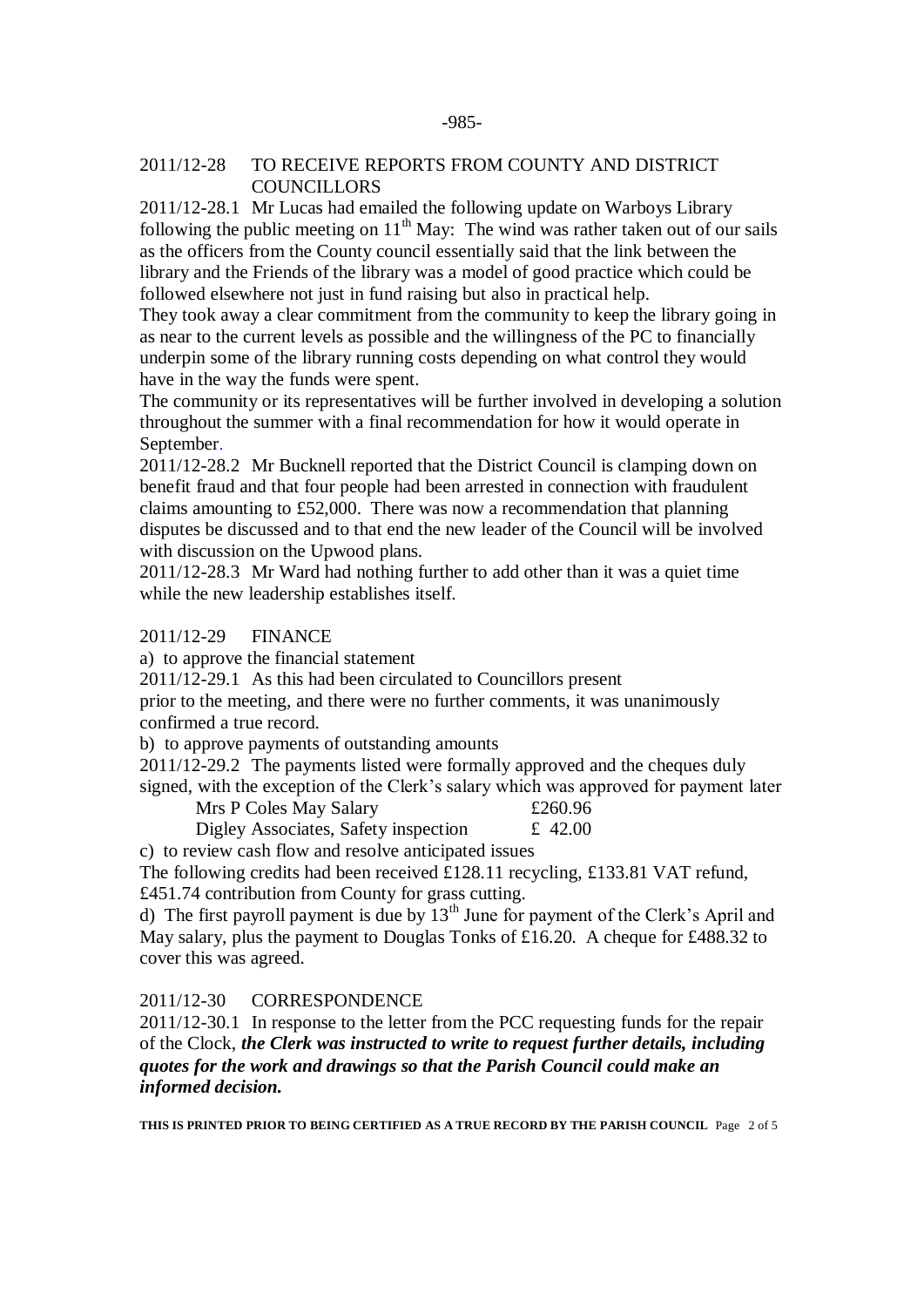2011/12.30.2 In response to a request for funds from Wistow in Bloom, it was agreed that the Parish Council must be very cautious in the current financial climate. The request would be reviewed later in the year but no donation would be made at this time.

2011/12-30.3 Information on the water main renewal on Bridge Street (on the Hill) had been put on the website and in the Warbler.

2011/12-30.4 Information from Cambridge Building Society on savings accounts was reviewed and it was agreed that some funds could be invested but *the Clerk would talk to Barclays to see if they could offer a competitive rate.*

2011/12-31 TO CONSIDER ANY PLANNING APPLICATIONS RECEIVED 2011/12-31.1. 1100826FUL 12 Kingston Way, Wistow Proposed replacement of existing conservatory with single storey extension.

Approval was recommended.

2011/12-31.2 The report on 7 Kingston Way had been circulated and it was agreed that it was a thorough report and points raised had been addressed.

## 2011/12-32 ANNUAL AUDIT

2011/12-32.1 The accounts have now been sent to the external auditor, following completion of the internal audit by Mrs Pye.

2011/12-32.2 It was unanimously agreed to send a cheque for £50 with a thank you note to Mrs Pye.

#### 2011/12-33 REVIEW OF INTERNAL ACCOUNTING PROCEDURES

2011/12-33.1 An annual review of accounting procedures must be carried out and the Clerk had asked the advice of the Internal Auditor who had agreed that our current procedures were adequate and should be continued. These are: monthly audit by a Parish Councillor, all payments listed on the agenda for approval at the meeting and minuted, cheques signed by two Councillors who sign the stub and invoice. Cash flow statement updated and circulated monthly, providing a reconciliation with the bank balance.

#### 2011/12-34 OPEN MEETING REVIEW

2011/12-34.1 The following progress was reported:

Dog fouling, HDC had been contacted and were monitoring the situation with regard to a bin on the Bridge. The Parish Council could provide a bin but it would not be collected unless it is approved by HDC.

HGVs through the village, details of the Warden Scheme were now available and the Clerk had registered our interest. Mr Williams volunteered to be our representative. Phone box on Church Street, BT had agreed to remove the phone box subject to planning, the relevant notice had been posted.

Grass cutting in the cemetery, the Clerk had contacted Fergusons and following the latest cut, the situation had improved.

Footballers at bus stop, PCSO Jill would be asked to have another word.

**THIS IS PRINTED PRIOR TO BEING CERTIFIED AS A TRUE RECORD BY THE PARISH COUNCIL** Page 3 of 5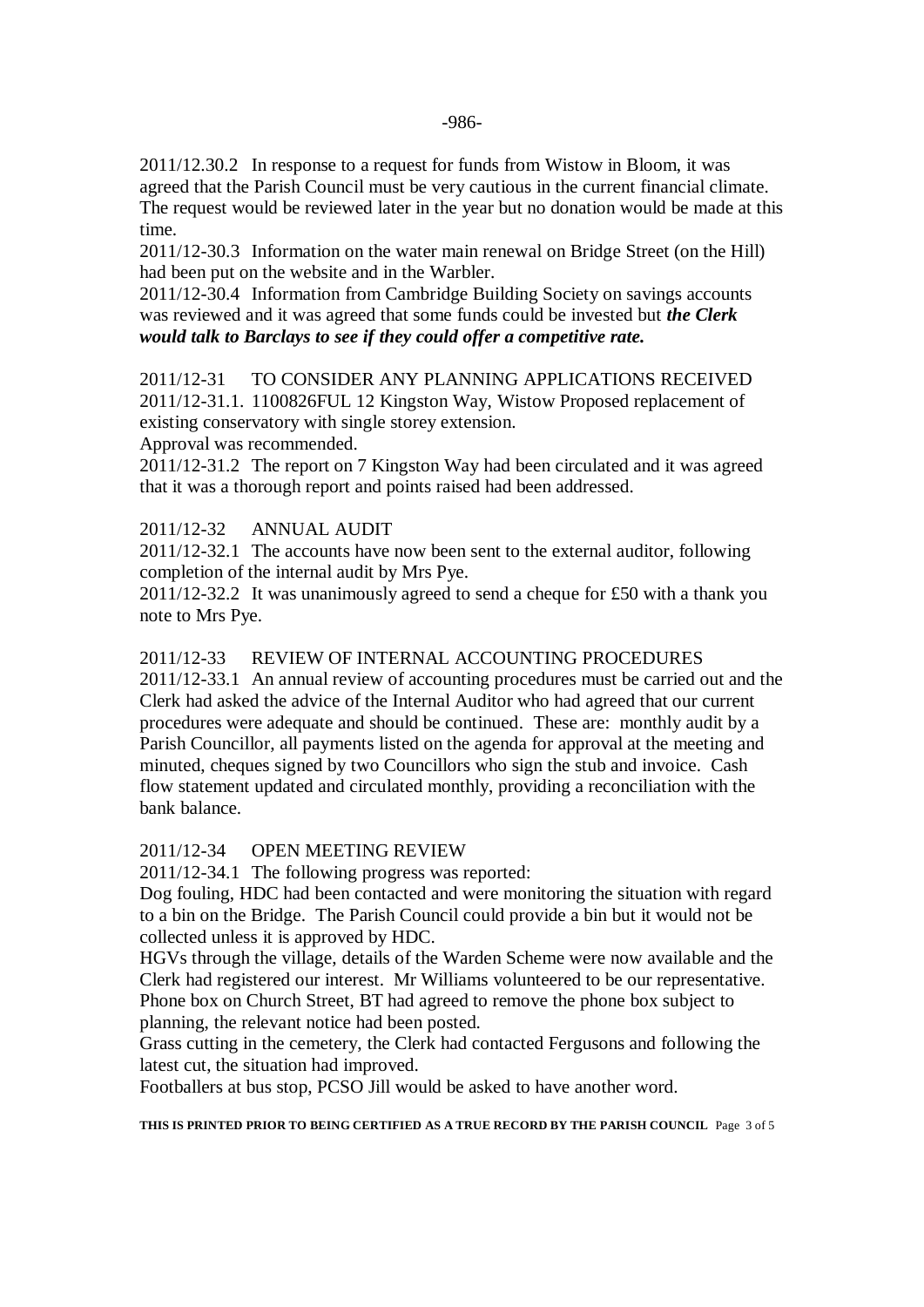## 2011/12-35 REVIEW OF ANNUAL SAFETY INSPECTION OF **PLAYGROUND**

# 2011/12-35.1 *The Clerk would forward the safety report to Leisure Logs and ask them to quote for the repair of the aerial runway and take action on the points raised with their equipment.*

# 2011/12-36 PARISH PLAN ACTION PLAN WORKING PARITES FEEDBACK AND UPDATES

a) Traffic and road issues – Mr Bucknell/Mr Carter/Ms Robinson.

Blackhurst Lane/Hill Road*,* more work now scheduled

Harris Lane, *the Clerk would look at back correspondence and chase the Environment Agency who have the lead on this work.*

Hawthorn hedges at Wistow Toll, County have responded that the land owner is responsible. *The Clerk will make contact*.

b) Litter – Ms Robinson/Mrs Booth – Mrs Booth reported that litter is an issue at the playground, this will be monitored.

c) Countryside – Mr Carter/Dr Farrar Mr Williams asked for permission to visit the landowners in respect of the circular path, this was agreed subject to liaison with Mr Carter.

### *The Clerk would submit the P3 membership application in Mr Carter's absence*.

d) Village Hall – Mrs Booth

Mrs Booth would attend the AGM on  $6<sup>th</sup>$  June as her first meeting.

New volunteers are required for the events.

e) Maintenance Issues – Clerk

Playground: Mr Carter was persevering with the see saw panels

## *Mr Carter and Mr Williams would liaise regarding problems with the gate not shutting*.

The Clerk had some prices to replace the picnic benches and a quote to dispose of the existing ones and remove the elder bush on the fence. Before any decision in made

*Mr Williams would review the layout and the existing furniture*.

Mrs Booth had carried out May's inspection and Mr Leigh was on the rota for June. 2011/12-37

a) Grants – Mr Bucknell/Mrs Booth

b) Wistow Bridge – Mr Leigh/Mr Williams. The give way sign had been moved back and the standing water issue will be monitored.

A car is parking and causing a hazard on the hard standing on the bridge. This to be monitored. *The Clerk will request removal of one of the Wistow signs and the new road layout signs*. It was decided that further levelling would not be carried out. c) Allotments – nothing to report.

**THIS IS PRINTED PRIOR TO BEING CERTIFIED AS A TRUE RECORD BY THE PARISH COUNCIL** Page 4 of 5